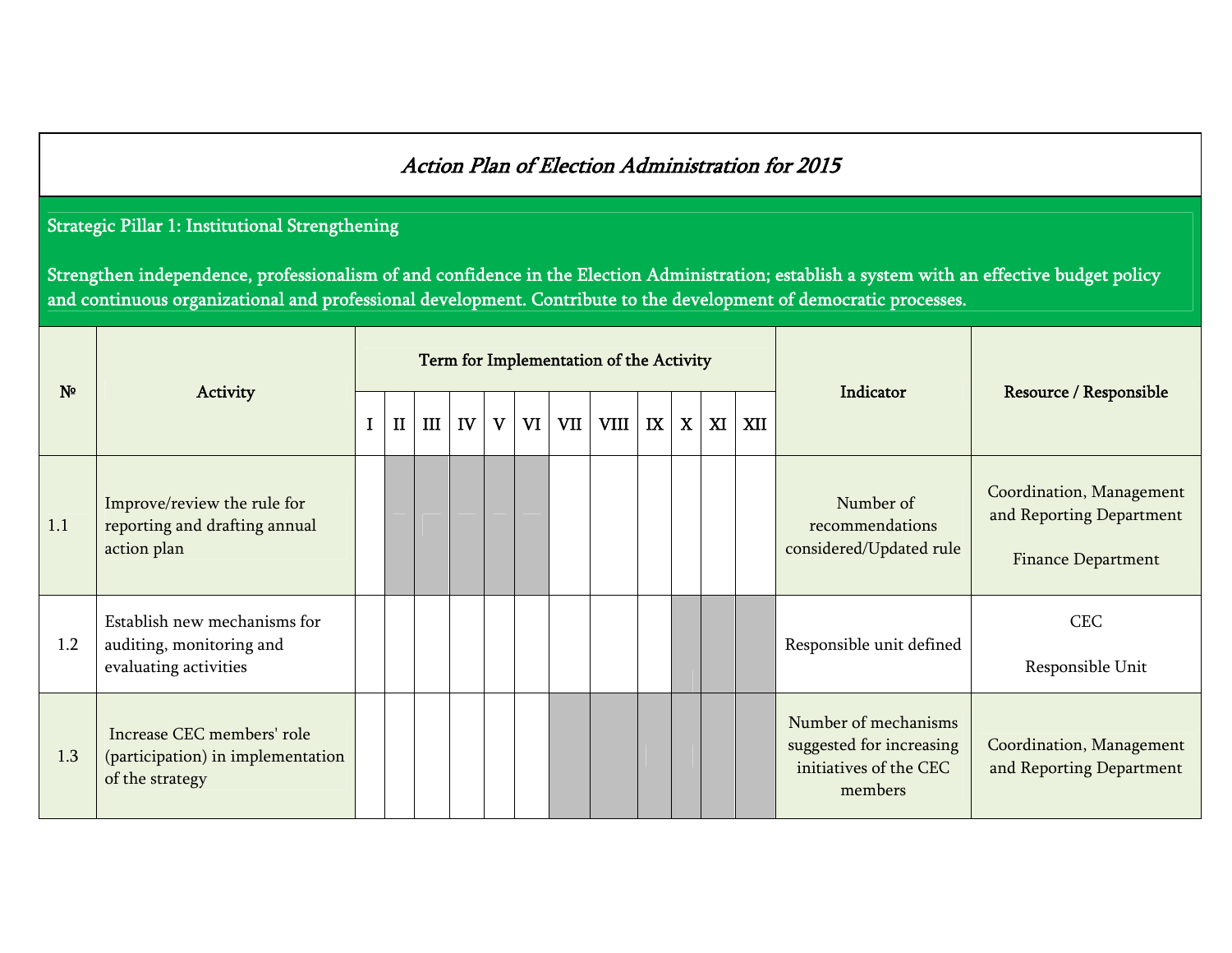| 1.4 | Develop the work concept of<br>election administration                                                                                        |  |  |  |  |  |  | Concept document is<br>developed               | Working Group<br>Coordination, Management<br>and Reporting Department |
|-----|-----------------------------------------------------------------------------------------------------------------------------------------------|--|--|--|--|--|--|------------------------------------------------|-----------------------------------------------------------------------|
| 1.5 | Develop effective organizational<br>structure of the CEC staff                                                                                |  |  |  |  |  |  | Updated organizational<br>structure is created | <b>CEC</b>                                                            |
| 1.6 | Improve communication system<br>between the CEC and District<br>Election Commissions (DEC)<br>during the election and non-<br>election period |  |  |  |  |  |  | Communication plan is<br>updated               | <b>Public Relations Department</b><br>Organizational Department       |
|     | Improve the communication<br>system among the CEC structural<br>units                                                                         |  |  |  |  |  |  |                                                | Coordination, Management<br>and Reporting Department                  |
| 1.7 | Improve financial management,<br>accounting, and inventory<br>accounting process at the DECs                                                  |  |  |  |  |  |  | Instruction is<br>developed                    | <b>Finance Department</b>                                             |
| 1.8 | Develop effective mechanism for<br>attracting and maintaining<br>qualified staff                                                              |  |  |  |  |  |  | HR policy document is<br>developed             | Administrative Department                                             |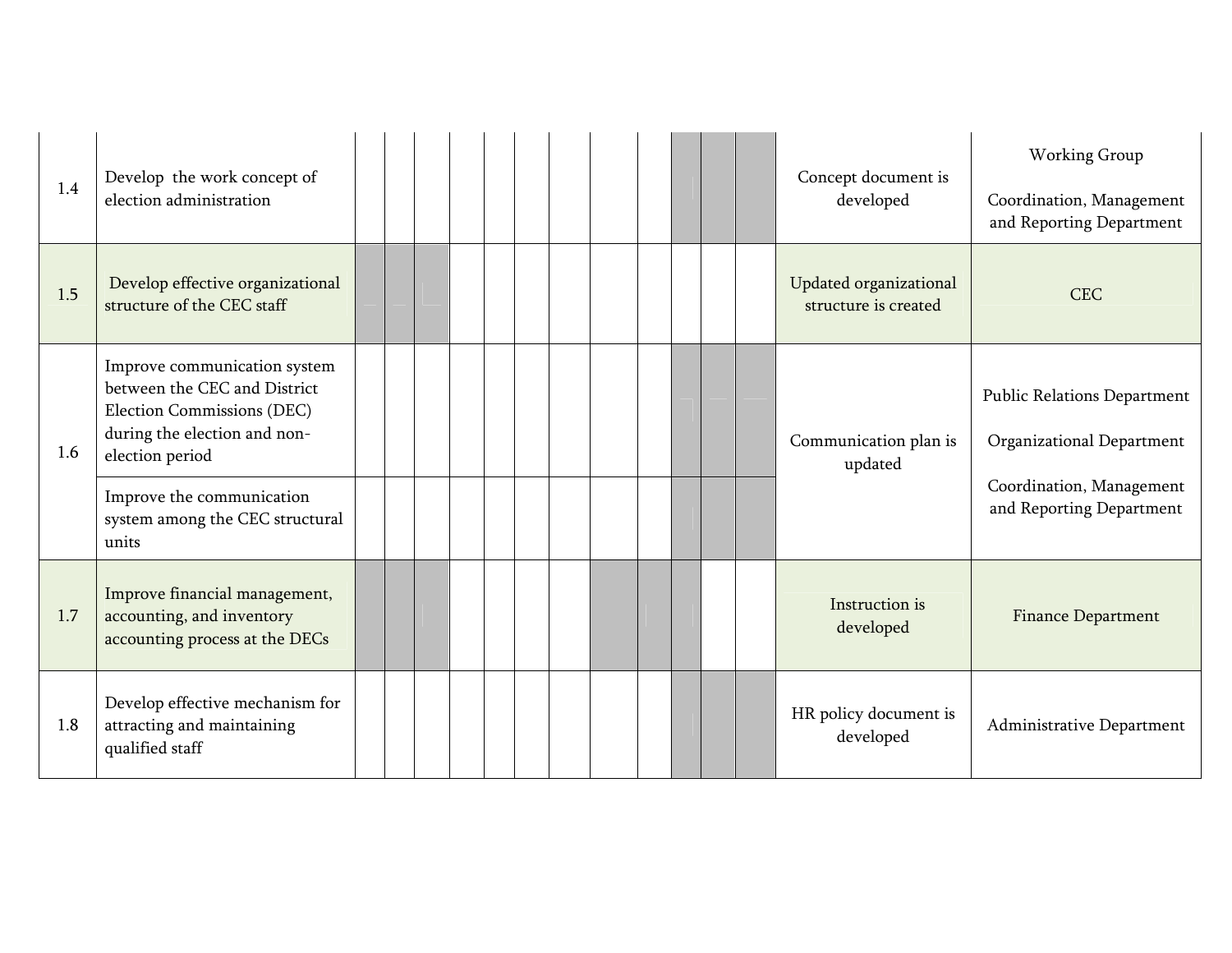| 1.9  | Employ persons with disabilities<br>at the CEC                                     |  |  |  |  |  |  | Not less than 2<br>employed persons with<br>disabilities                                                       | Coordination, Management<br>and Reporting Department    |
|------|------------------------------------------------------------------------------------|--|--|--|--|--|--|----------------------------------------------------------------------------------------------------------------|---------------------------------------------------------|
| 1.10 | Improve, update and introduce<br>evaluation forms and staff's work<br>descriptions |  |  |  |  |  |  | Clearly defined<br>functions for each job<br>position, flexible<br>assessment system and<br>relevant decisions | Administrative Department                               |
|      | Create training system for the                                                     |  |  |  |  |  |  | Annual plan of the<br>trainings is elaborated                                                                  | Administrative Department<br><b>CEC Training Center</b> |
| 1.11 | staff                                                                              |  |  |  |  |  |  | Resources retrieved /<br>Modules developed                                                                     |                                                         |
|      |                                                                                    |  |  |  |  |  |  | Number of trainings                                                                                            |                                                         |
| 1.12 | Develop/introduce orientation<br>training system                                   |  |  |  |  |  |  | Training-module is<br>elaborated                                                                               | Administrative Department                               |
| 1.13 | Participate in conferences and<br>working meetings                                 |  |  |  |  |  |  | Number of trainings<br>and working meetings<br>abroad                                                          | <b>Public Relations Department</b>                      |
| 1.14 | Participate in observation<br>missions                                             |  |  |  |  |  |  | Number of international<br>observation missions                                                                | <b>Public Relations Department</b>                      |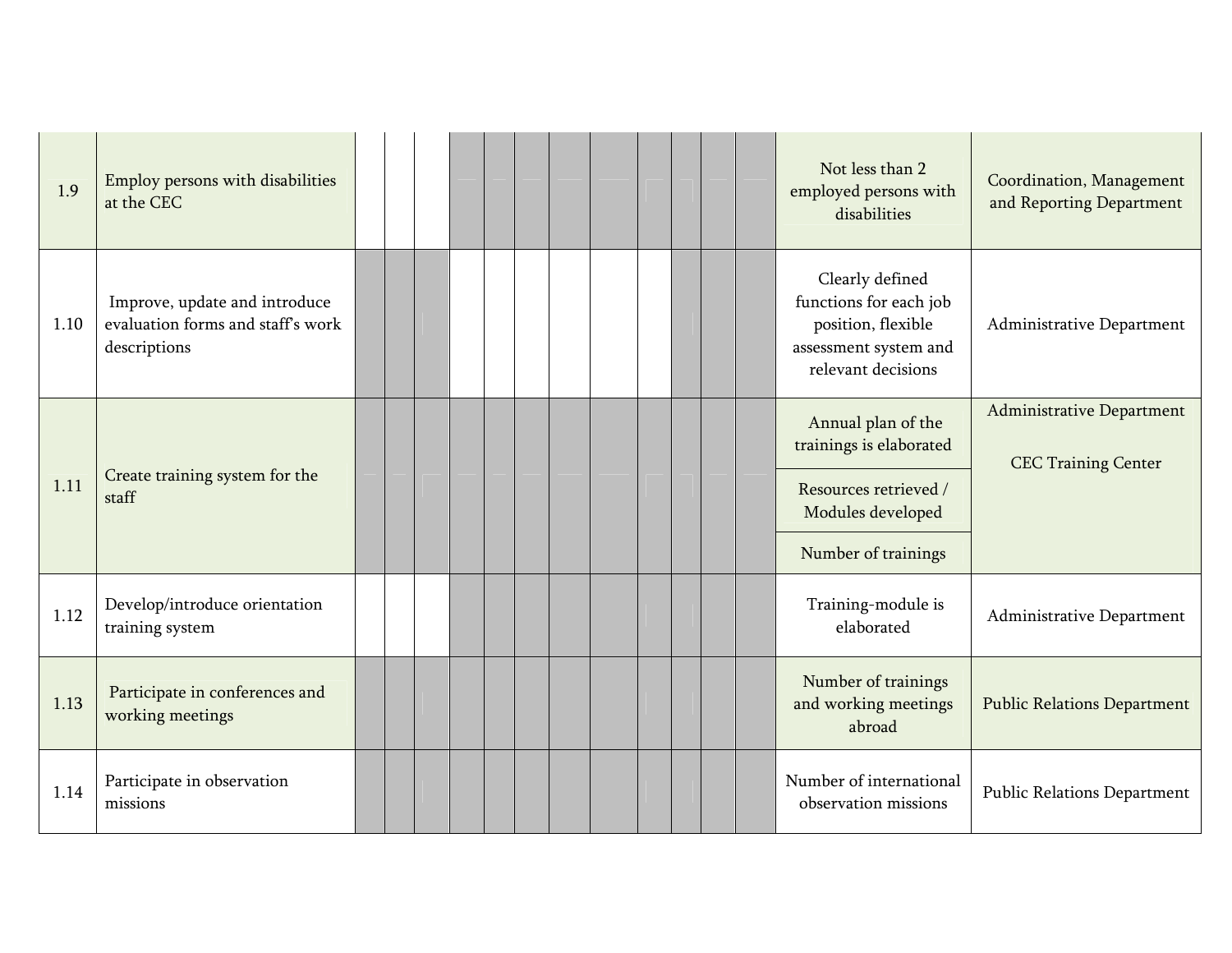| 1.15 | Trainings for the DEC members<br>on media relations                                                            |  |  |  |  |  |  | Not less than 70 trained<br>DEC members                        | <b>Public Relations Department</b>                                                       |
|------|----------------------------------------------------------------------------------------------------------------|--|--|--|--|--|--|----------------------------------------------------------------|------------------------------------------------------------------------------------------|
| 1.16 | Improve qualification of the DEC<br>member in HR and<br>correspondence management                              |  |  |  |  |  |  | DEC Chairpersons are<br>trained                                | Administrative Department                                                                |
| 1.17 | Develop and implement the plan<br>for repair works at the DECs                                                 |  |  |  |  |  |  | Instruction is elaborated                                      | <b>Organizational Department</b><br><b>Finance Department</b>                            |
| 1.18 | Conduct various repair-<br>rehabilitation works to improve<br>infrastructure of the election<br>administration |  |  |  |  |  |  | Work environment and<br>infrastructure is<br>properly arranged | <b>Finance Department</b>                                                                |
| 1.19 | Regular collaboration with self-<br>governing bodies in order to<br>adapt election precincts                   |  |  |  |  |  |  | Number of adapted<br>election precincts                        | Coordination, Management<br>and Reporting Department<br><b>Organizational Department</b> |
| 1.20 | Utilize and use contemporary<br>electronic programs in election<br>processes                                   |  |  |  |  |  |  | Needs assessment /<br>Design-update                            | <b>Informational Technologies</b><br>Department                                          |
| 1.21 | Certification of election<br>administration officials                                                          |  |  |  |  |  |  | Not less than one<br>certification exam is<br>conducted        | <b>CEC Training Center</b>                                                               |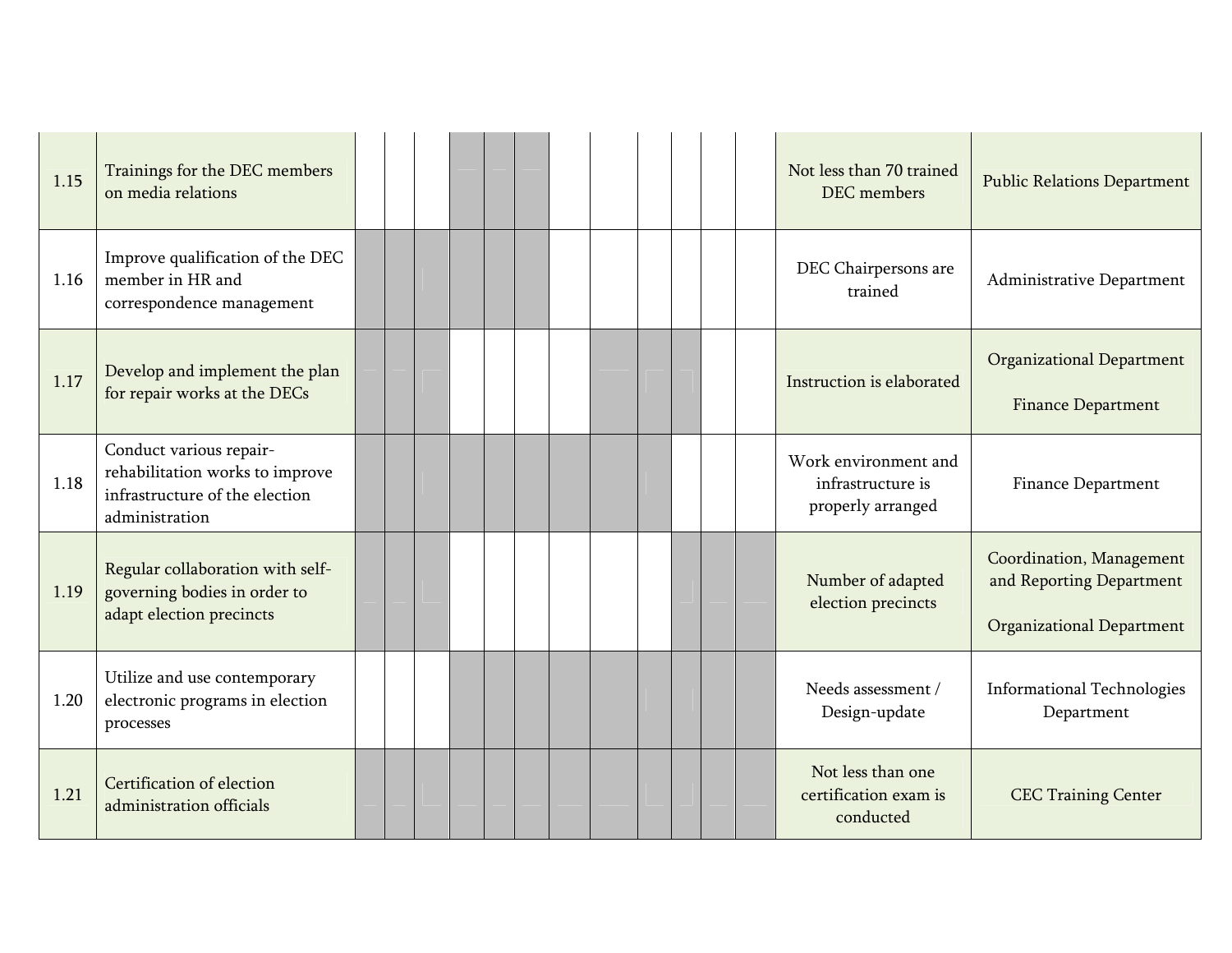| 1.22 | Ensure certification program of<br>election administration officials<br>on the basis of the administration                                       |  |  |  |  |  |  | New program is<br>developed on the<br>relevant bases                                | <b>Informational Technologies</b><br>Department                              |
|------|--------------------------------------------------------------------------------------------------------------------------------------------------|--|--|--|--|--|--|-------------------------------------------------------------------------------------|------------------------------------------------------------------------------|
| 1.23 | Update on-line registration<br>system for certification applicants                                                                               |  |  |  |  |  |  | User friendly<br>registration system                                                | <b>Informational Technologies</b><br>Department                              |
| 1.24 | Improve the system of electronic<br>bookkeeping of the<br>administration property                                                                |  |  |  |  |  |  | Inventory accounting<br>conducted                                                   | <b>Finance Department</b>                                                    |
| 1.25 | Update electronic<br>correspondence system<br>(eDocument)                                                                                        |  |  |  |  |  |  | <b>Updated system</b>                                                               | <b>Administrative Department</b>                                             |
| 1.26 | Perfection of Election Process<br>Management System (EPMS)                                                                                       |  |  |  |  |  |  | Assessed needs<br>Number of new or/and<br>updated modules<br>according to the needs | <b>Informational Technologies</b><br>Department<br>Organizational Department |
| 1.27 | Update and improve electronic<br>system of HR management,<br>integrate it into electronic<br>information system;<br>implementation of the system |  |  |  |  |  |  | Complete, flexible and<br>efficient HR database                                     | Administrative Department<br><b>Informational Technologies</b><br>Department |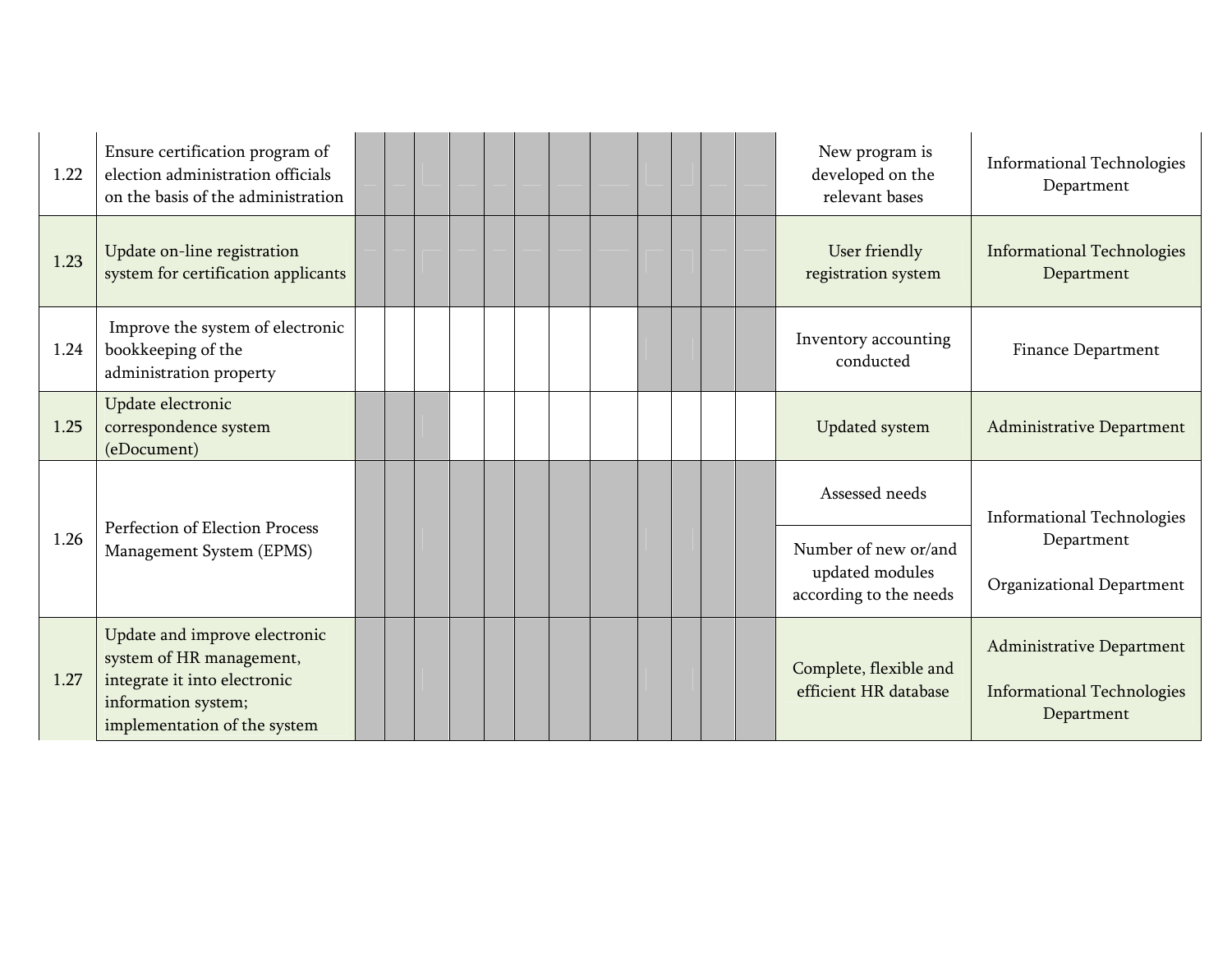| 1.28 | Improve electronic archive<br>system, integrate electronic<br>information into program, and<br>implement                                                    |  |  |  |  |  |  | Flexible and operative<br>search system for<br>documents, complete<br>electronic database of<br>election administration<br>updated | Administrative Department                                                    |
|------|-------------------------------------------------------------------------------------------------------------------------------------------------------------|--|--|--|--|--|--|------------------------------------------------------------------------------------------------------------------------------------|------------------------------------------------------------------------------|
| 1.29 | Update server part and increase<br>information storage capacity                                                                                             |  |  |  |  |  |  | Information storage<br>capacity is increased                                                                                       | <b>Informational Technologies</b><br>Department<br><b>Finance Department</b> |
| 1.30 | Create informational security<br>policy document                                                                                                            |  |  |  |  |  |  | Draft project of the<br>informational security<br>policy document is<br>created                                                    | Security Council<br><b>Information Security</b><br>Manager                   |
| 1.31 | Develop mechanisms for<br>collaboration with state agencies<br>in order to ensure placement of<br>Precinct Election Commissions in<br>appropriate buildings |  |  |  |  |  |  | Main plan of placement<br>is developed                                                                                             | <b>Organizational Department</b><br><b>DECs</b>                              |
| 1.32 | Define alternatives buildings for<br>placing Precinct Election                                                                                              |  |  |  |  |  |  | Plan of alternative<br>buildings incorporated<br>in the main plan                                                                  | Organizational Department                                                    |
|      | Commissions                                                                                                                                                 |  |  |  |  |  |  | Alternative plan is<br>developed                                                                                                   | <b>DECs</b>                                                                  |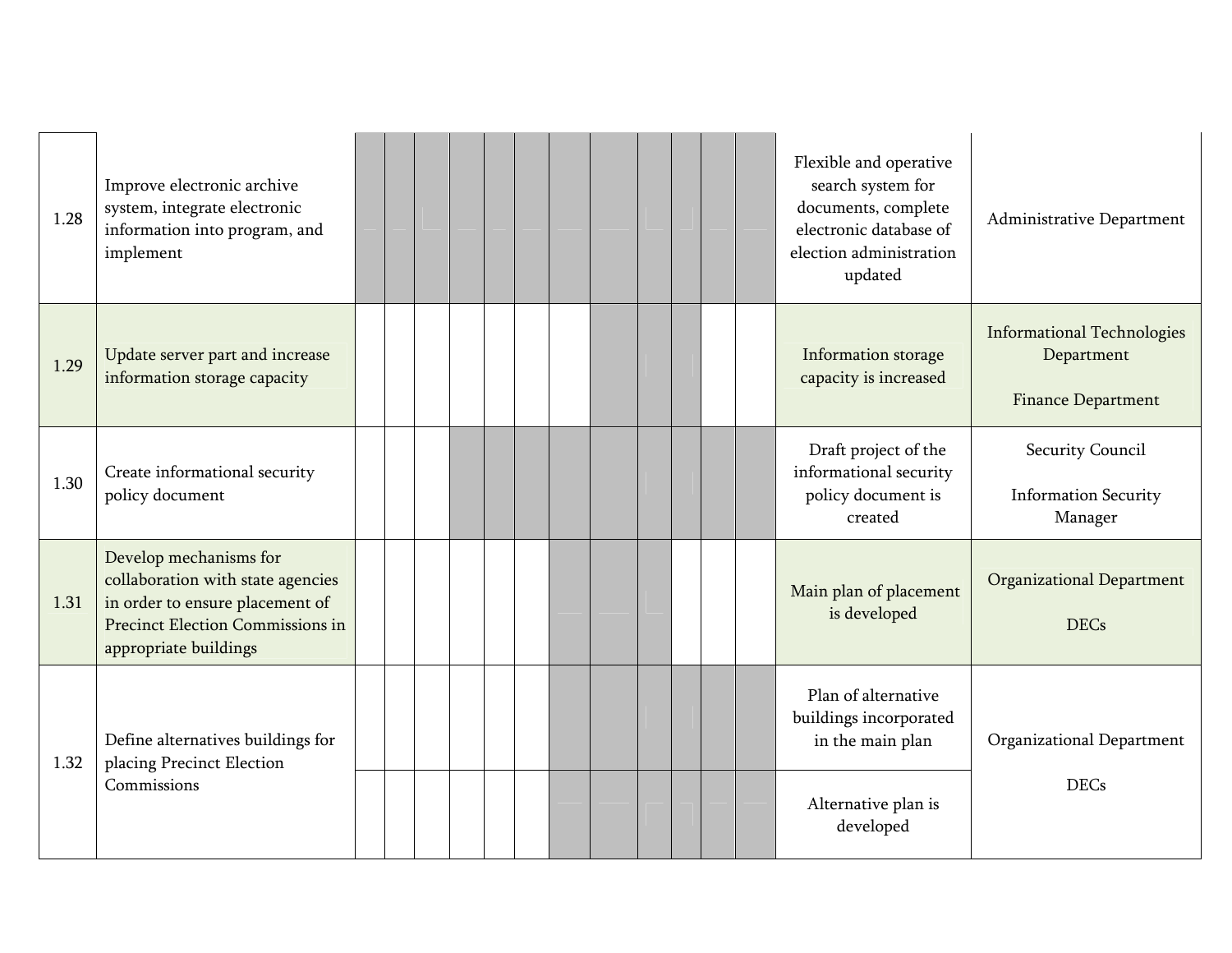| 1.33 | Create image-advertisement<br>concept                                                                                                           |  |  |  |  |  |  | Image-advertisement<br>campaign with new<br>concept is implemented | <b>Public Relations Department</b>                                                                                                            |
|------|-------------------------------------------------------------------------------------------------------------------------------------------------|--|--|--|--|--|--|--------------------------------------------------------------------|-----------------------------------------------------------------------------------------------------------------------------------------------|
| 1.34 | Update the CEC official web-<br>page                                                                                                            |  |  |  |  |  |  | Web-page updated                                                   | <b>Public Relations Department</b><br><b>Informational Technologies</b><br>Department                                                         |
| 1.35 | Adapt the CEC official website<br>for visually impaired voters                                                                                  |  |  |  |  |  |  | CEC official website is<br>adapted                                 | <b>Public Relations Department</b><br><b>Informational Technologies</b><br>Department<br>Coordination, Management<br>and Reporting Department |
| 1.36 | Update the CEC Training Center<br>website                                                                                                       |  |  |  |  |  |  | Updated web-page                                                   | <b>CEC Training Center</b>                                                                                                                    |
| 1.37 | Implement new projects and<br>programs in cooperation with<br>international organizations and<br>election administrations of other<br>countries |  |  |  |  |  |  | Number of the<br>requested events                                  | <b>CEC</b><br><b>CEC Training Center</b>                                                                                                      |
| 1.38 | Host the annual meeting of<br>election management bodies                                                                                        |  |  |  |  |  |  | Number of<br>participant/organizations                             | <b>Public Relations Department</b>                                                                                                            |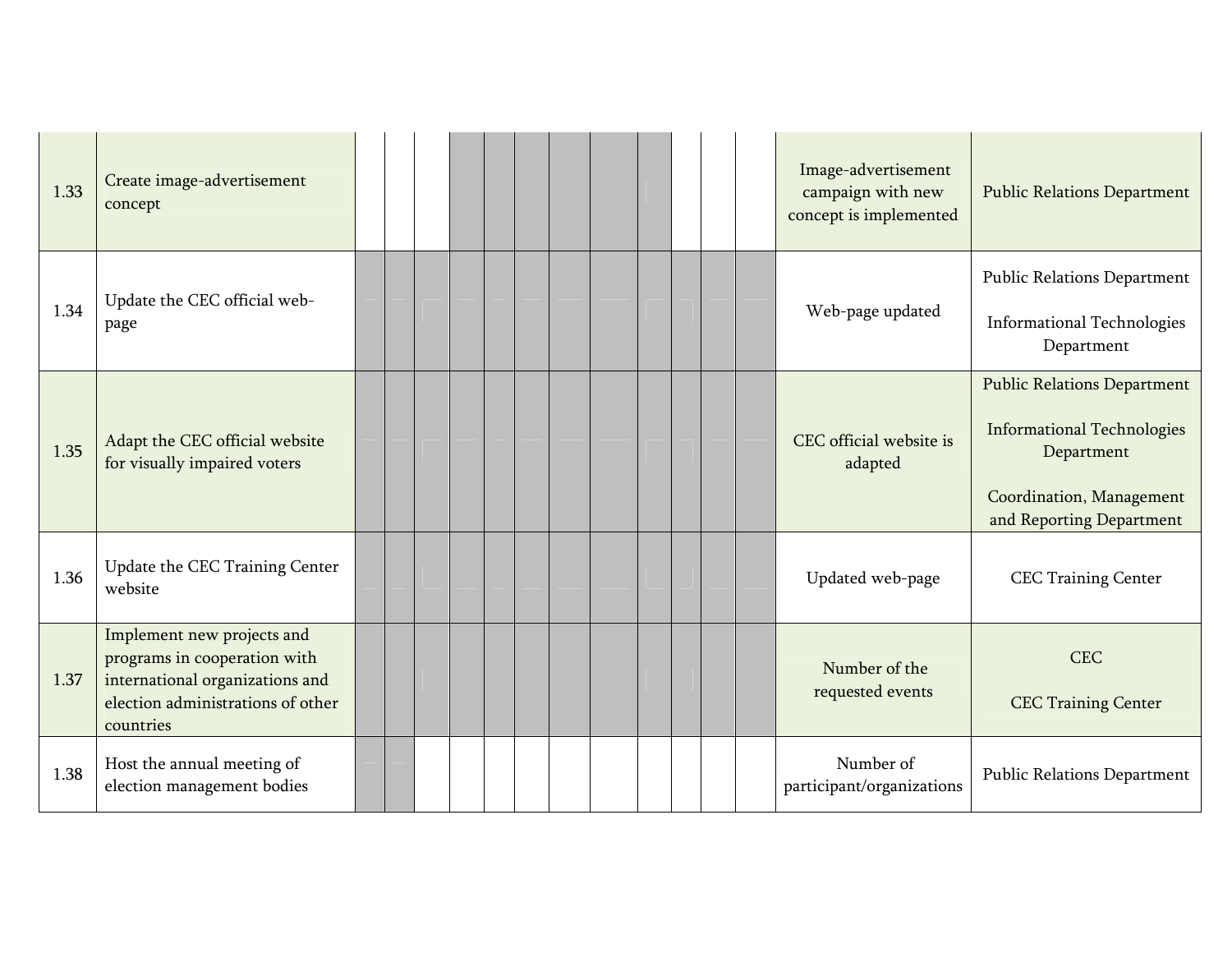| 1.39 | Design electronic version of the<br>exhibition - History of Elections                                                                  |  |  |  |  |  |  | Electronic version of the<br>exhibition uploaded on<br>the CEC website             | <b>Public Relations Department</b><br><b>Informational Technologies</b><br>Department                                          |
|------|----------------------------------------------------------------------------------------------------------------------------------------|--|--|--|--|--|--|------------------------------------------------------------------------------------|--------------------------------------------------------------------------------------------------------------------------------|
| 1.40 | Organize social events                                                                                                                 |  |  |  |  |  |  | Not less than three<br>organized events                                            | Administrative Department                                                                                                      |
|      | <b>Strategic Pillar 2: Civic and Voter Education</b>                                                                                   |  |  |  |  |  |  |                                                                                    |                                                                                                                                |
|      | Increase the level of civic engagement through educational programs; increase voter turnout and increase the number of informed voters |  |  |  |  |  |  |                                                                                    |                                                                                                                                |
| 2.1  | Implement pilot projects for the<br>public high school students                                                                        |  |  |  |  |  |  | Number of conducted<br>seminars/Number of<br>public schools/ number<br>of students | <b>CEC Training Center</b><br><b>Organizational Department</b><br><b>DECs</b>                                                  |
| 2.2  | Implement pilot projects for<br>public school students in regions<br>densely populated with ethnic<br>minorities                       |  |  |  |  |  |  | Number of conducted<br>seminars/Number of<br>public schools/ number<br>of students | <b>CEC Training Center</b><br>Organizational Department<br><b>DECs</b><br>Coordination, Management<br>and Reporting Department |
| 2.3  | Informational meetings with<br>underprivileged children (age 16-<br>17 years old)                                                      |  |  |  |  |  |  | Number of conducted<br>meetings/participants                                       | <b>CEC Training Center</b>                                                                                                     |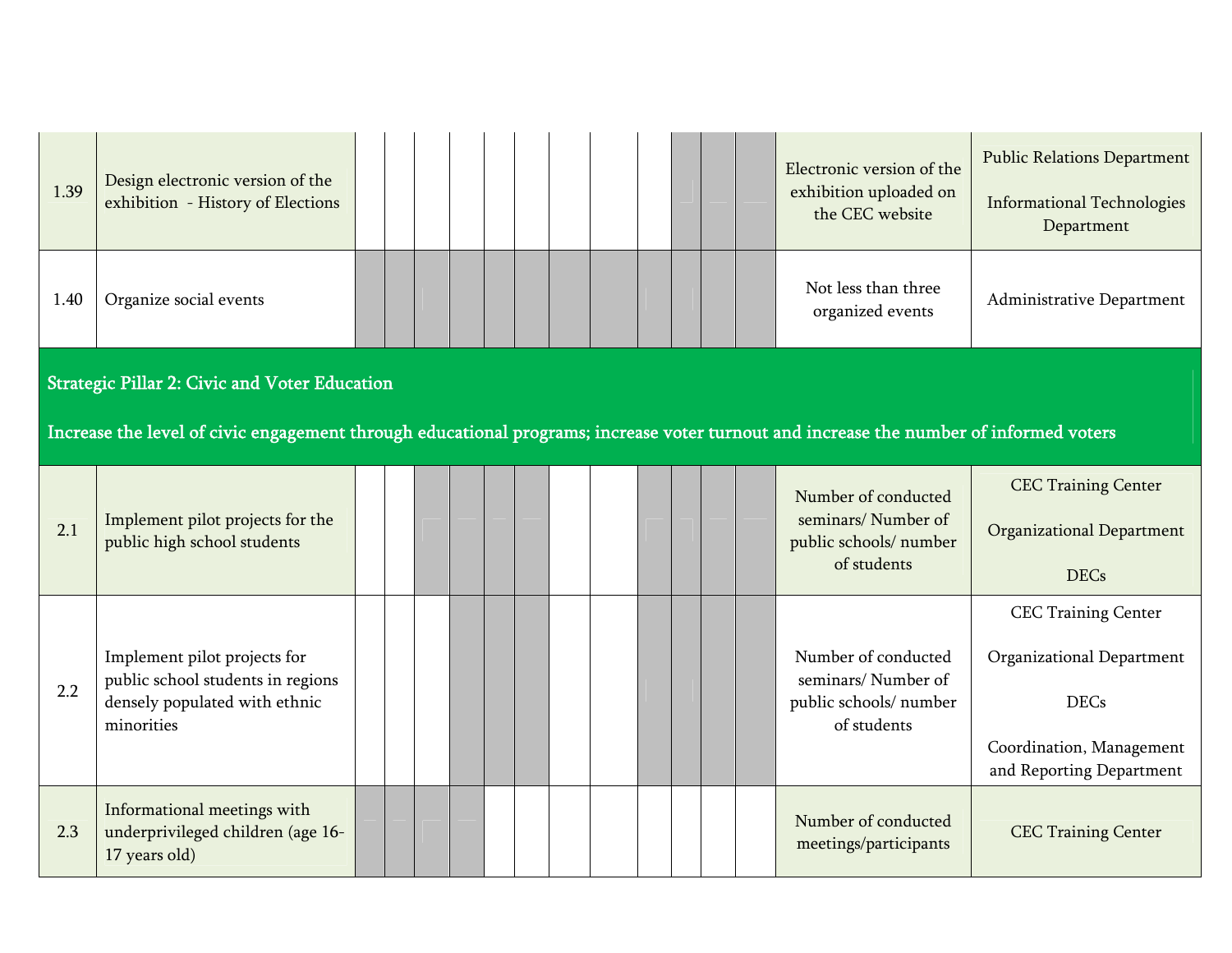| 2.4 | Short seminars for young voters<br>at the universities                          |  |  |  |  |  |  | Number of conducted<br>seminars, Number of<br>universities/Number of<br>students | <b>CEC Training Center</b>                  |
|-----|---------------------------------------------------------------------------------|--|--|--|--|--|--|----------------------------------------------------------------------------------|---------------------------------------------|
| 2.5 | Learning course on election law<br>at high education institutions in<br>Georgia |  |  |  |  |  |  | Number of universities<br>/alumni                                                | <b>CEC Training Center</b>                  |
| 2.6 | Legal clinic                                                                    |  |  |  |  |  |  | Number of the<br>Universities and<br>participant students                        | <b>CEC Training Center</b>                  |
| 2.7 | Organize debates between<br>students at the universities                        |  |  |  |  |  |  | Number of conducted<br>debates/number of<br>participants                         | <b>CEC Training Center</b>                  |
|     |                                                                                 |  |  |  |  |  |  | Pilot project elaborated                                                         | Working Group<br><b>CEC Training Center</b> |
| 2.8 | Develop and implement summer<br>school project                                  |  |  |  |  |  |  | Studying materials<br>elaborated                                                 | Organizational Department                   |
|     |                                                                                 |  |  |  |  |  |  | TOT trainings<br>conducted/Number of<br>trained trainers                         | Finance Department<br><b>DECs</b>           |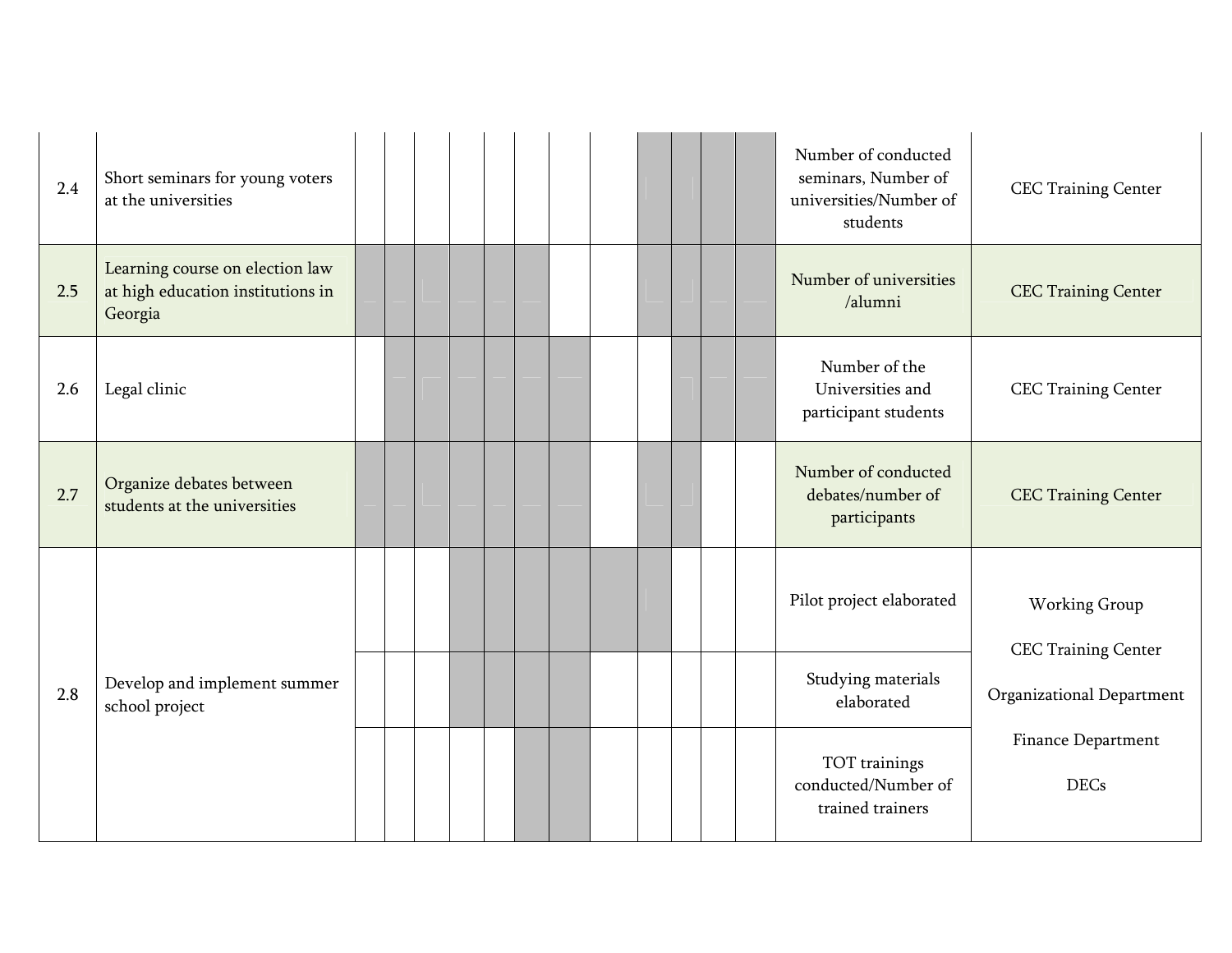|      |                                                                                                  |  |  |  |  |  | Number of conducted<br>trainings/Number of<br>summer school<br>participants |                                                      |
|------|--------------------------------------------------------------------------------------------------|--|--|--|--|--|-----------------------------------------------------------------------------|------------------------------------------------------|
|      |                                                                                                  |  |  |  |  |  | Syllabus elaborated                                                         | <b>CEC</b> training Center                           |
|      | Develop and implement                                                                            |  |  |  |  |  | Number of types of                                                          | <b>Organizational Department</b>                     |
| 2.9  | informational/learning programs<br>for ethnic minority voters<br>including youth representatives |  |  |  |  |  | information-learning<br>materials                                           | Coordination, Management<br>and Reporting Department |
|      |                                                                                                  |  |  |  |  |  | Number of conducted<br>events                                               | <b>Relevant DECs</b>                                 |
|      |                                                                                                  |  |  |  |  |  | Number of events                                                            | <b>CEC Training Center</b>                           |
| 2.10 | Develop and implement<br>informational/learning programs<br>for voters with disabilities         |  |  |  |  |  | Number of information-<br>learning material types                           | Coordination, Management<br>and Reporting Department |
|      |                                                                                                  |  |  |  |  |  | Number of participant<br>persons with disabilities                          | <b>DECs</b>                                          |
|      |                                                                                                  |  |  |  |  |  | Syllabus elaborated                                                         |                                                      |
| 2.11 | Elaborate and implement<br>informational/learning programs<br>for stakeholders                   |  |  |  |  |  | Number of participant<br>parties/subjects                                   | <b>CEC Training Center</b>                           |
|      |                                                                                                  |  |  |  |  |  | Number of participants                                                      |                                                      |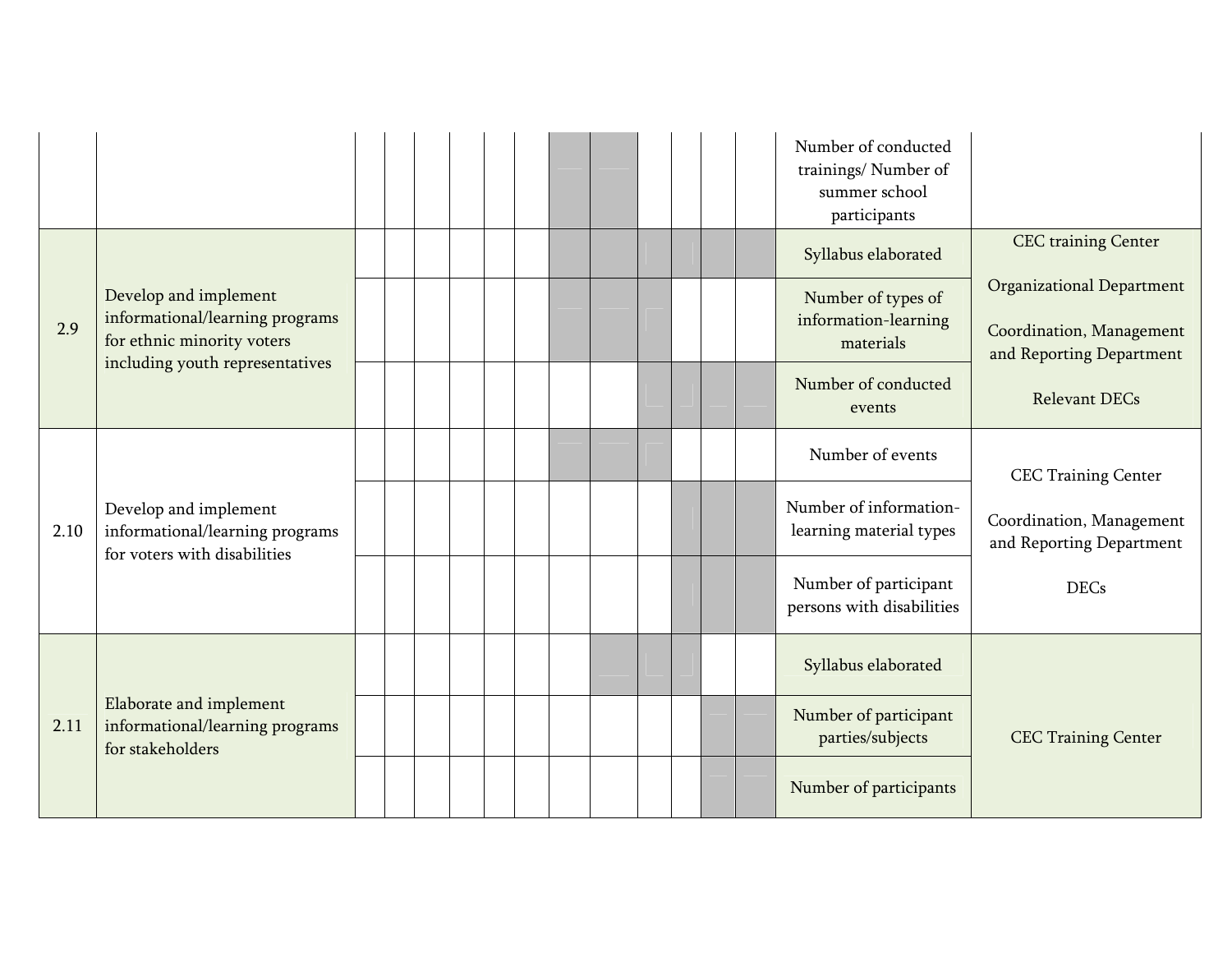| 2.12 | support conducting internal<br>election in various organizations /<br>institutions                                                                               |  |  |  | Number of organizations<br>that received the service<br>in response to their<br>request                      | <b>CEC Training Center</b><br>Organizational Department                       |
|------|------------------------------------------------------------------------------------------------------------------------------------------------------------------|--|--|--|--------------------------------------------------------------------------------------------------------------|-------------------------------------------------------------------------------|
|      |                                                                                                                                                                  |  |  |  |                                                                                                              | <b>Public Relations Department</b>                                            |
| 2.13 | Organize open door days in<br>election administration                                                                                                            |  |  |  | Number of conducted<br>open door days                                                                        | <b>CEC</b> training Center<br>Coordination, Management                        |
|      |                                                                                                                                                                  |  |  |  |                                                                                                              | and Reporting Department                                                      |
| 2.14 | Improve the rule for conducting                                                                                                                                  |  |  |  | Amendments are made                                                                                          | <b>CEC</b>                                                                    |
|      | grant competition                                                                                                                                                |  |  |  | to the rule                                                                                                  | <b>CEC Training Center</b>                                                    |
| 2.15 | Define priority directions                                                                                                                                       |  |  |  | Number of priorities                                                                                         | <b>CEC</b>                                                                    |
| 2.16 | Organize grant competition                                                                                                                                       |  |  |  | Number of financed<br>projects, Monitoring<br>reports                                                        | <b>CEC Training Center</b>                                                    |
| 2.17 | Improve working format with<br>international and local<br>organizations, and working<br>groups in election administration<br>(persons with disabilities, gender, |  |  |  | Regulations elaborated<br>for working groups<br>(persons with<br>disabilities, gender,<br>ethnic minorities) | Gender equality<br>commissionCoordination,<br><b>Management and Reporting</b> |
|      | ethnic minorities)                                                                                                                                               |  |  |  | Number of regular<br>meetings with persons<br>with disabilities                                              | Department                                                                    |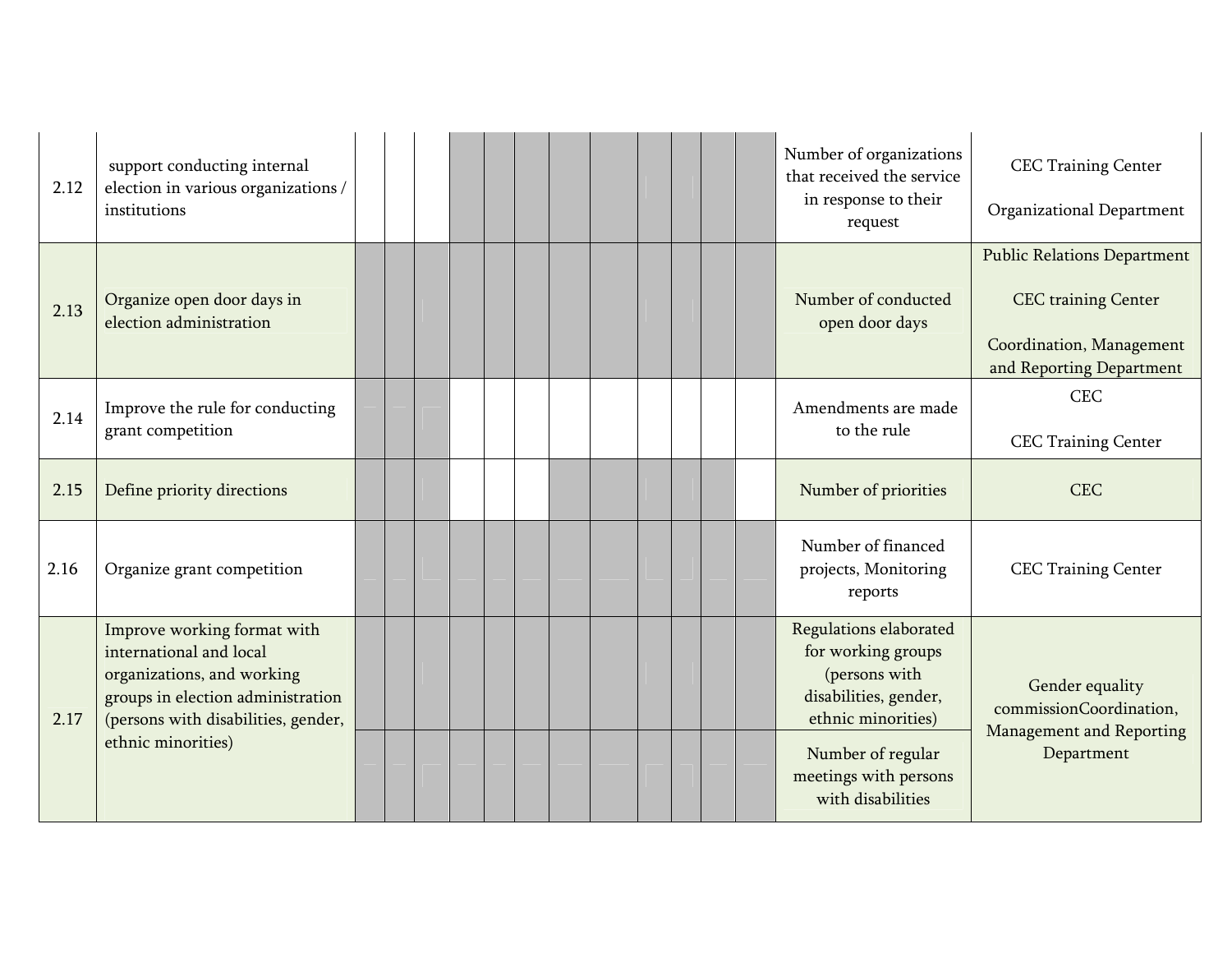|     |                                                                                                                                                                                                                                        |  |  |  |  |  |  | Number of regular<br>meetings on gender<br>issues                     |                                                      |
|-----|----------------------------------------------------------------------------------------------------------------------------------------------------------------------------------------------------------------------------------------|--|--|--|--|--|--|-----------------------------------------------------------------------|------------------------------------------------------|
|     |                                                                                                                                                                                                                                        |  |  |  |  |  |  | Number of regular<br>meetings with ethnic<br>minority representatives |                                                      |
|     | <b>Strategic Pillar 3: Electoral Environment</b><br>Create an inclusive electoral environment through the active participation of stakeholders in election processes, support improved legislation.                                    |  |  |  |  |  |  |                                                                       |                                                      |
| 3.1 | Organize workshops with DEC<br>members to discuss legislative<br>gaps in election code norms<br>revealed during the 2014<br>elections;<br>Elaborate project of<br>recommendations and<br>amendments to the election code<br>of Georgia |  |  |  |  |  |  | Organize not less than 7<br>meetings; document on<br>amendments       | Legal Department<br>Organizational Department        |
| 3.2 | Introduce analysis of DEC legal<br>acts and disputes resolution                                                                                                                                                                        |  |  |  |  |  |  | Organize not less than 7<br>meetings                                  | Legal department<br><b>Organizational Department</b> |
| 3.3 | Organize workshops/seminars<br>with DECs to establish uniform<br>application of disciplinary<br>liability measures                                                                                                                     |  |  |  |  |  |  | Organize not less than<br>seven meetings                              | Legal department<br>Organizational Department        |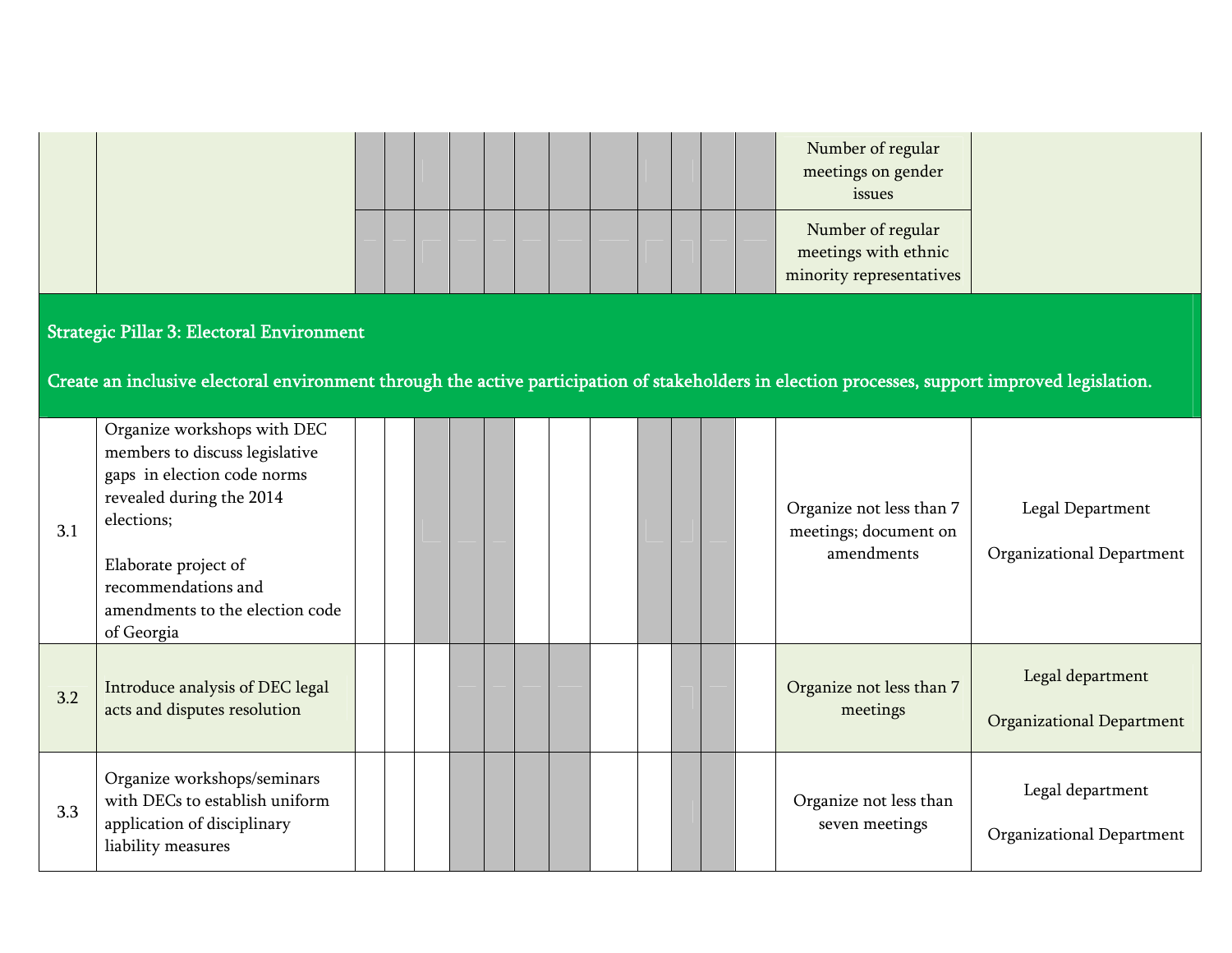| 3.4 | Conduct meetings with the CEC<br>structural units/CEC Training<br>Center in order to study<br>legislative gaps and analyze CEC<br>decrees                                      |  |  |  |  |  | Meetings conducted<br>with CEC<br>departments/CEC<br><b>Training Center</b> | Legal department                                                                   |
|-----|--------------------------------------------------------------------------------------------------------------------------------------------------------------------------------|--|--|--|--|--|-----------------------------------------------------------------------------|------------------------------------------------------------------------------------|
| 3.5 | Conduct workshops with NGOs<br>in order to analyze submission of<br>application-complaint                                                                                      |  |  |  |  |  | Number of<br>meetings/participants                                          | Legal department                                                                   |
| 3.6 | Support electoral process<br>integrity                                                                                                                                         |  |  |  |  |  | Develop draft project of<br>the plan for election<br>integrity management   | <b>CEC</b>                                                                         |
| 3.7 | Design voters' information<br>calendar on election procedures(<br>including for persons with<br>disabilities and ethnic minorities<br>on Georgian-Azeri-Armenian<br>languages) |  |  |  |  |  | Calendar is designed                                                        | Coordination, Management<br>and Reporting Department<br><b>CEC Training Center</b> |
| 3.8 | Study other countries experience<br>on participation of visually<br>impaired voters in election and<br>introduce /implement it in<br>elections.                                |  |  |  |  |  | Report/presentation on<br>other countries practices                         | Coordination, Management<br>and Reporting Department                               |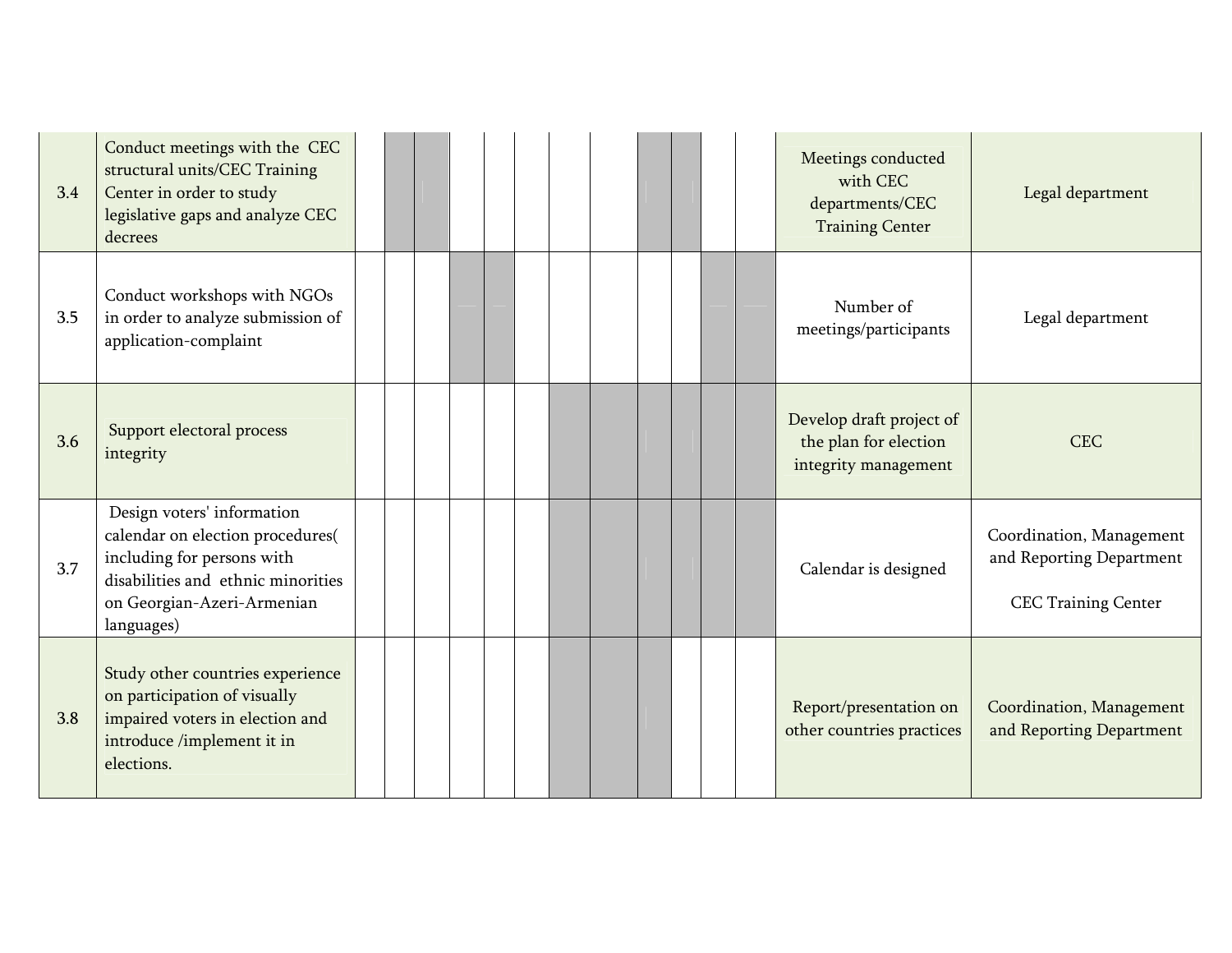| 3.9  | Create potential employees'<br>reserve of ethnic minorities in<br>election administration |  |  |  |  |  |  | Number of trained<br>reserve in database | Organizational Department<br><b>DECs</b><br><b>CEC Training Center</b><br>Coordination, Management<br>and Reporting Department |
|------|-------------------------------------------------------------------------------------------|--|--|--|--|--|--|------------------------------------------|--------------------------------------------------------------------------------------------------------------------------------|
| 3.10 | Elaborate action plan on<br>activities carried out for ethnic<br>minority representatives |  |  |  |  |  |  | Updated action plan                      | Coordination, Management<br>and Reporting Department                                                                           |
| 3.11 | Elaborate action plan on<br>activities carried out for persons<br>with disabilities       |  |  |  |  |  |  | Updated action plan                      | Coordination, Management<br>and Reporting Department                                                                           |
| 3.12 | Develop Gender policy of the<br>election administration                                   |  |  |  |  |  |  | Policy document<br>elaborated            | <b>Gender Equality Commission</b><br>Coordination, Management<br>and Reporting Department                                      |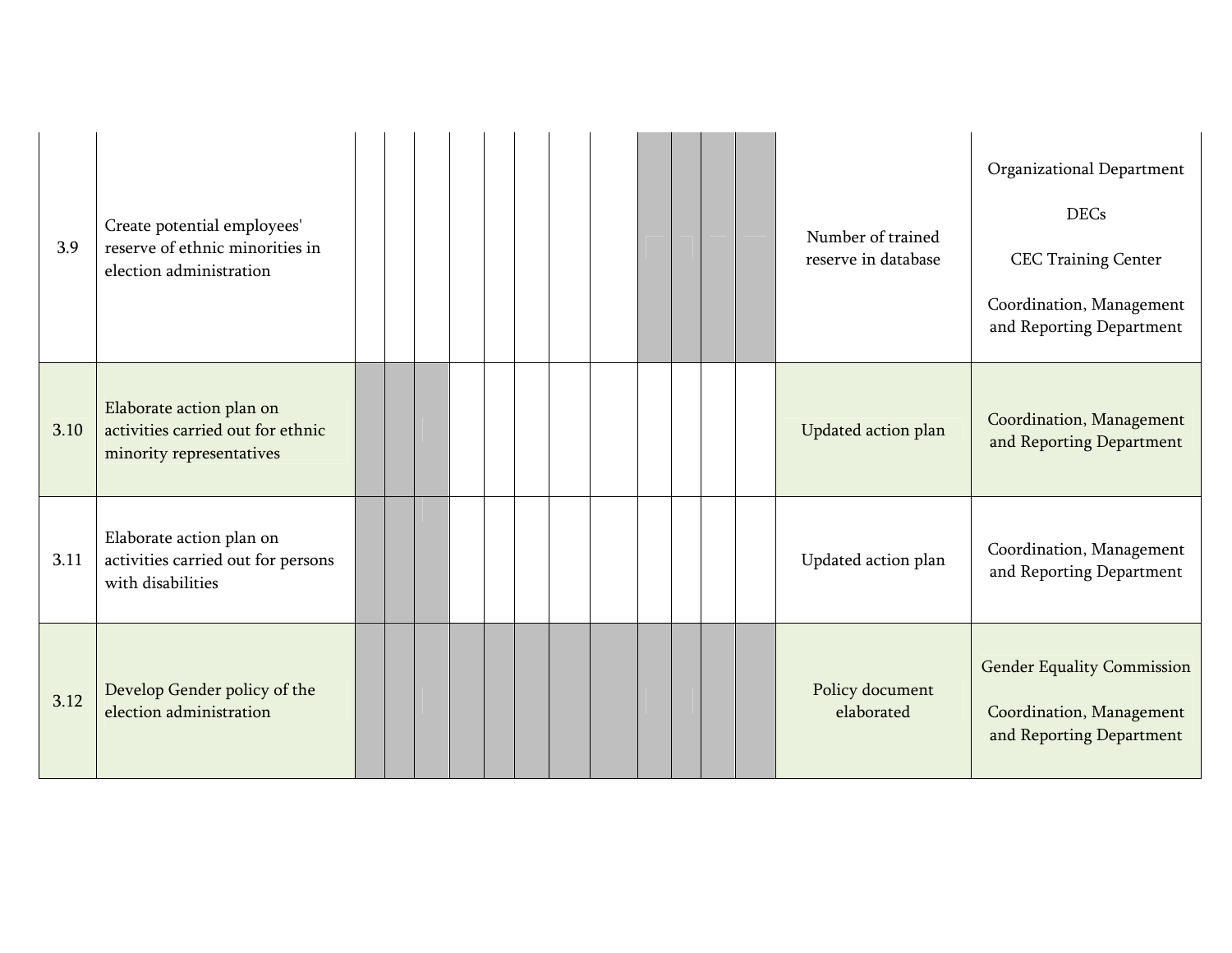| 3.13 | Trainings on gender issues in<br>relation with elections                                                     |  |  |  |  | Number of conducted<br>trainings/participants                                                                                                                                             | Gender Equality Commission<br>Coordination, Management<br>and Reporting Department  |
|------|--------------------------------------------------------------------------------------------------------------|--|--|--|--|-------------------------------------------------------------------------------------------------------------------------------------------------------------------------------------------|-------------------------------------------------------------------------------------|
| 3.14 | Consider gender equality issues<br>while organizing grant<br>competitions                                    |  |  |  |  | Gender equality and<br>women participation is<br>defined as one of the<br>priority for grant<br>competition Amount of<br>allocated finances<br>Number of beneficiary<br>projects financed | <b>CECTraining Center</b>                                                           |
| 3.15 | Organize meetings of the CEC<br>target working groups in order to<br>exchange information and asses<br>needs |  |  |  |  | Number of Meetings<br>/participants                                                                                                                                                       | Public Relations Department<br>Coordination, Management<br>and Reporting Department |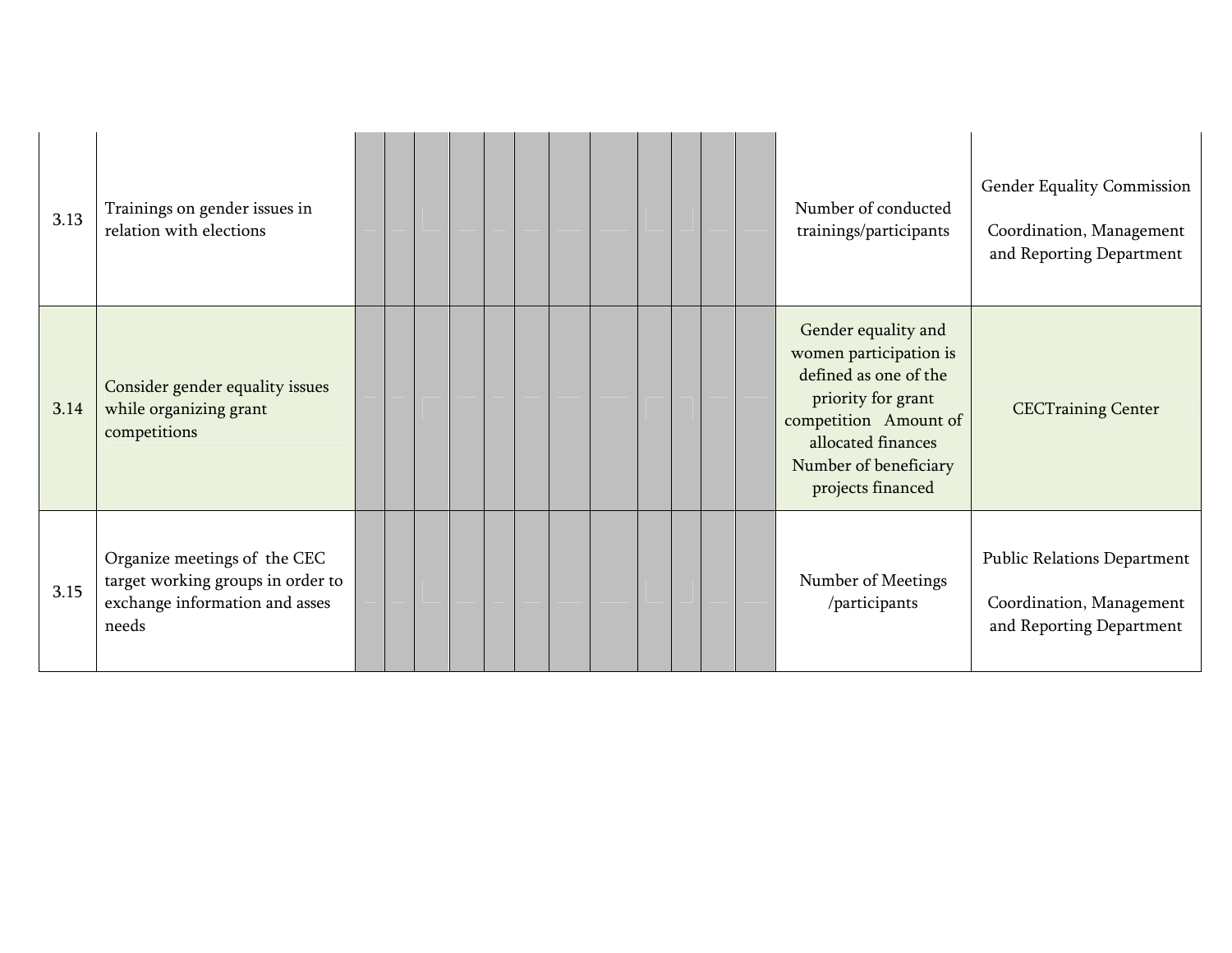| 3.16 | Process election data according to<br>gender composition                                                                                        |  |  |  |  |  |  | Election data is<br>processed according to<br>gender composition                                                         | <b>Gender Equality Council</b><br>Coordination, Management<br>and Reporting Department<br><b>Informational Technologies</b><br>Department<br>Administrative Department<br>Organizational Department |
|------|-------------------------------------------------------------------------------------------------------------------------------------------------|--|--|--|--|--|--|--------------------------------------------------------------------------------------------------------------------------|-----------------------------------------------------------------------------------------------------------------------------------------------------------------------------------------------------|
| 3.17 | Collaborate with the local self-<br>governing bodies/Service<br>Development Agency/Public<br>Service in order to precise the<br>DEC/PEC borders |  |  |  |  |  |  | <b>Instruction for DECs</b><br>and Organizational<br>Department on<br>collaboration with other<br>agencies is elaborated | Organizational Department<br><b>Informational Technologies</b><br>Department<br><b>DECs</b>                                                                                                         |
| 3.18 | Develop mechanism for<br>verification of addresses on the<br>spot by the DECs                                                                   |  |  |  |  |  |  | Mechanism for<br>verification of addresses<br>on the spot is integrated<br>in main instruction                           | Organizational<br>DepartmentInformational<br>Technologies<br>DepartmentDECs                                                                                                                         |
| 3.19 | Update voter lists                                                                                                                              |  |  |  |  |  |  | <b>Updated</b> list                                                                                                      | <b>Informational Technologies</b><br>Department                                                                                                                                                     |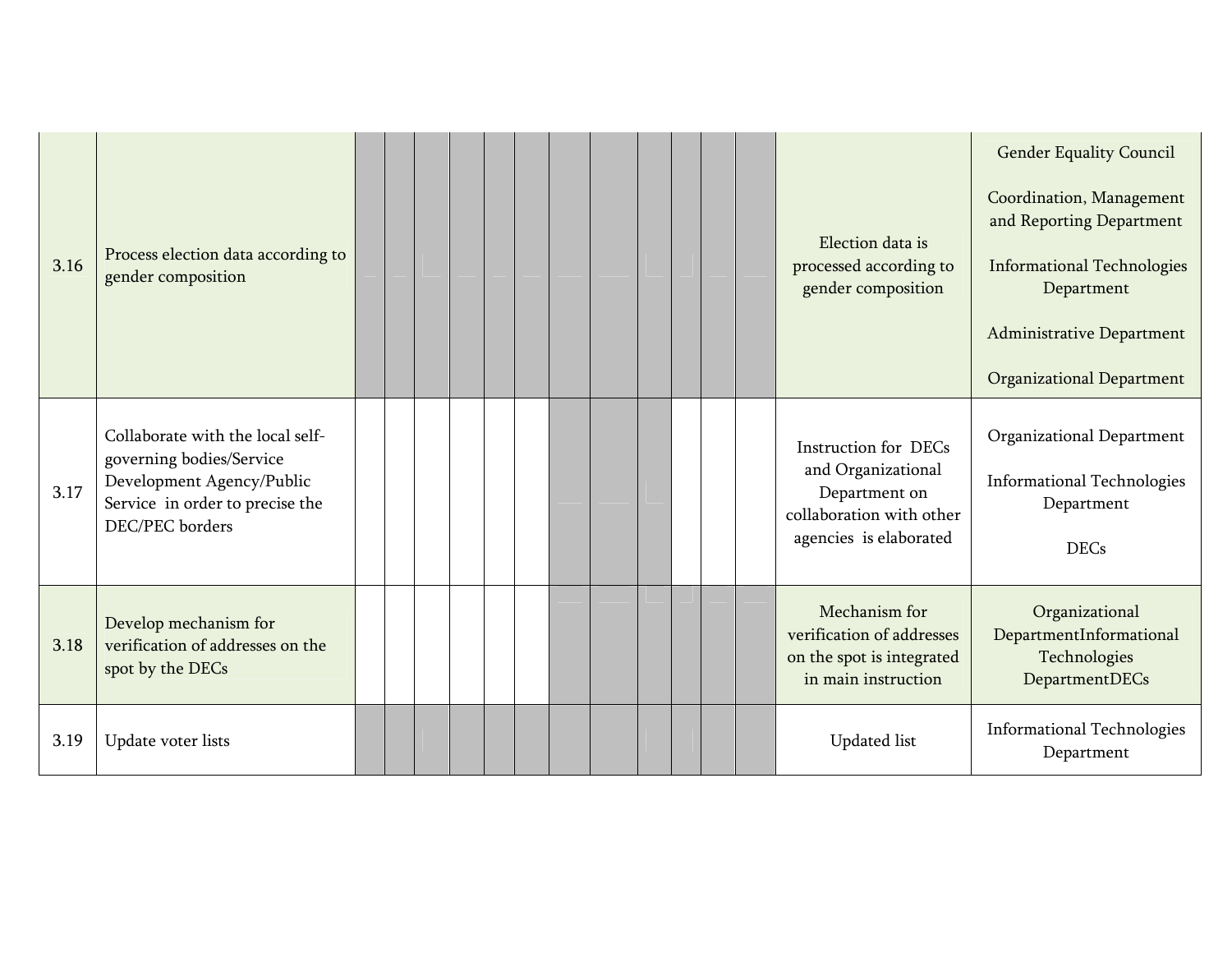## Strategic Pillar 4: Electoral Operations

To ensure Election Day is organized on a highly professional level; to inform society of ongoing election processes and results in an efficient manner;

| 4.1 | Organize and conduct By-<br>elections                                                                                     |  |  |  |  |  |  | By -elections Plan is<br>elaborated<br>Election activities<br>implemented<br>Election conducted     | <b>CEC</b><br><b>Relevant DECs</b><br><b>CEC Training Center</b>             |
|-----|---------------------------------------------------------------------------------------------------------------------------|--|--|--|--|--|--|-----------------------------------------------------------------------------------------------------|------------------------------------------------------------------------------|
| 4.2 | Elaborate and publish standards<br>for publishing statistical data of<br>political parties/election subjects<br>financing |  |  |  |  |  |  | Form of the<br>standardInformation<br>published on the CEC<br>web-page according to<br>the standard | Finance<br>DepartmentInformational<br>Technologies Department                |
| 4.3 | Develop standard for the<br>statistical data on election<br>expenses                                                      |  |  |  |  |  |  | Form of the Standard is<br>elaborated and<br>published on the CEC<br>web-page                       | <b>Finance Department</b><br><b>Informational Technologies</b><br>Department |
| 4.4 | Create unified statistical data<br>(database) of election<br>information/regularly publish                                |  |  |  |  |  |  | Needs identified for<br>creating catalog of<br>statistical data and the<br>catalog is created       | Working Group                                                                |